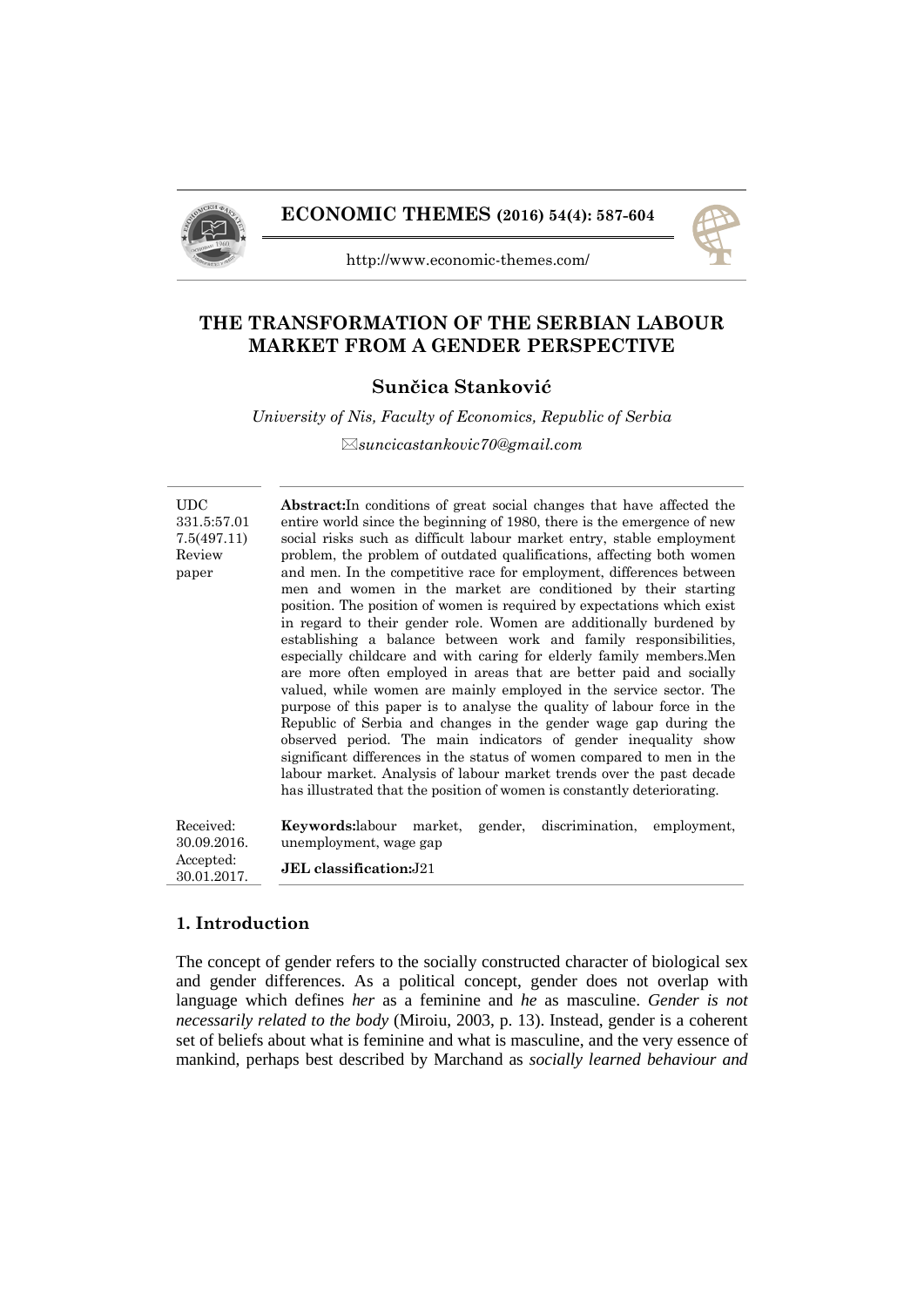*expectations that distinguish between masculinity and femininity* (Marchand & Runyan, 2000, p. 8). According to Harding (1986), even if the gender relations are organised in different ways around the world, they are always unequal and masculinity is favoured over femininity. *"Gender inequality is a specific form of inequality because it does not arise from existing difference in economic contribution but from existing social perceptions and norms."*(Ibid).

During the history division of labour took place on the basis of the division of the sexes. Gender as a biological category, in almost all societies was an important cornerstone of the social organisation of work and gender segregation. Thus, the sexual division of labour refers to the process through which a particular job is attributed on the basis of sex. Such a division of labour is one of the most compelling ways in which sex/gender differences are expressed in social institutions. Even today, at the beginning of the 21st century, the category of sex/ gender continues to stay the key determinant on the basis that certain tasks are divided and attributed.

According to Reeves & Baden (2000, p. 8), historically productive roles of women are ignored or undervalued both in informal, and in the sector of subsistence agriculture, which led to the erroneous development projects and for this reason women's labour*is often assumed by mainstream development policies to be infinitely elastic*.

The brochure *Discrimination in the workplace* (2011) states that changes in work and family give momentum and changes in gender relations and changes in gender relations affect the changes in the family and at work. Just as the lives of women and men are changing, thus the relations in the labour market are changing as well as in the family. Because of that the division of gender roles and working hours in the neoliberal global economy testify about the dramatic changes taking place in the organisation and structure of work and family life forms.

### **2. Theoretical Background**

Discrimination is one of the most important barriers to entry into the labour market (Babovic, 2010). This is a situation where members of certain groups are treated in a different way when entering the labour market or reward, not because of differences in productivity and qualifications, but because of certain characteristics that are not linked to productivity, such as race, gender, ethnicity, etc. There are many definitions of discrimination in the labour market, where the majority of authors agree that differences in salaries are usual in a market economy. When the difference in salaries stems from insignificant personal characteristics such as race, gender or religious affiliation, this phenomenon is called discrimination (Samuelson & Nordhaus, 1992, p. 241).There are three economic theories we use to explain the factors which cause discrimination through the difference in pay.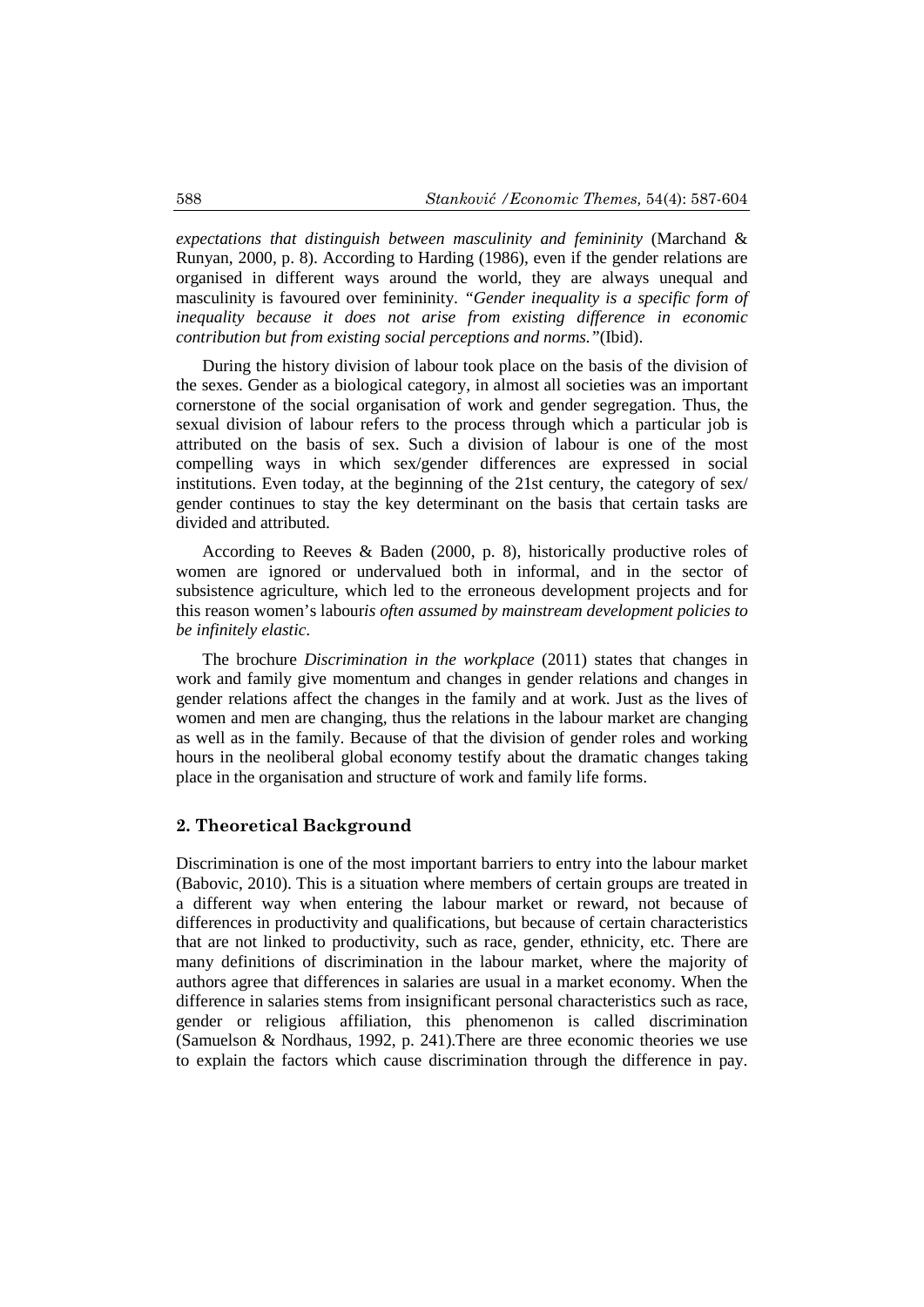These are the human capital theory, the theory of the division of the labour market into two sectors and the theory of the reserve army of labour force (Blau & Kahn, 2000).

In the framework of neoclassical theory, any existing differences in wages among workers are ascribed to differences in productivity. According to Bošković & Njegovan (2012) this means that the market evaluates workers strictly on the basis of their contribution to production. However, bearing in mind that workers in the labour market can be assessed and based on characteristics that are not associated with productivity then you are talking about discrimination.

Many empirical studies deal with the issue of discrimination. Becker (1957) has formulated a theory of labour market discrimination, where the level of discrimination is determined by a discrimination coefficient (Stanković et al., 2015). Becker argues that, when employers are reluctant to hire representatives of certain socio-demographic groups, workers belonging to these groups are forced to accept lower wages than the other, to compensate for the reluctance of employers to hire them.

Becker, in his work The Economics of Discrimination (1957), argues that "discrimination in literature is most often related to that behaviour of an individual which is not motivated by the objective perusal of facts". Within the context of the labour market, in terms of employment, objectivity is interpreted as the willingness of the employer to pay for each employee in proportion to its contribution to production. If the decision of the employer includes any other parameter, in addition to worker's productivity (sex, race or any other parameter) then the decision-making process takes the form of discrimination, or non-objectivity. Becker's model of discrimination showed that when labour markets and markets for good and services are competitive and the government protects property rights and personal safety, market forces tend to drive discriminatory wage differentials to zero; that is, wages tend to be equal for workers with the same level of skill and experiencing the same working conditions (Chiswick, 1995, p. 16).

Welle and Heilman (2005, p. 35) argue that the reduction of gender discrimination requires taking several simultaneous steps. According to them, individualsfirstly must have knowledge about discrimination then make an effort to better understand the nature of jobs and skills necessary to achieve the objective.As a final step, results from gender-discrimination researchshould be used by competent organisations in order to create better-structured programs with the aim of reducing ambiguity and encouraging objective decision-making.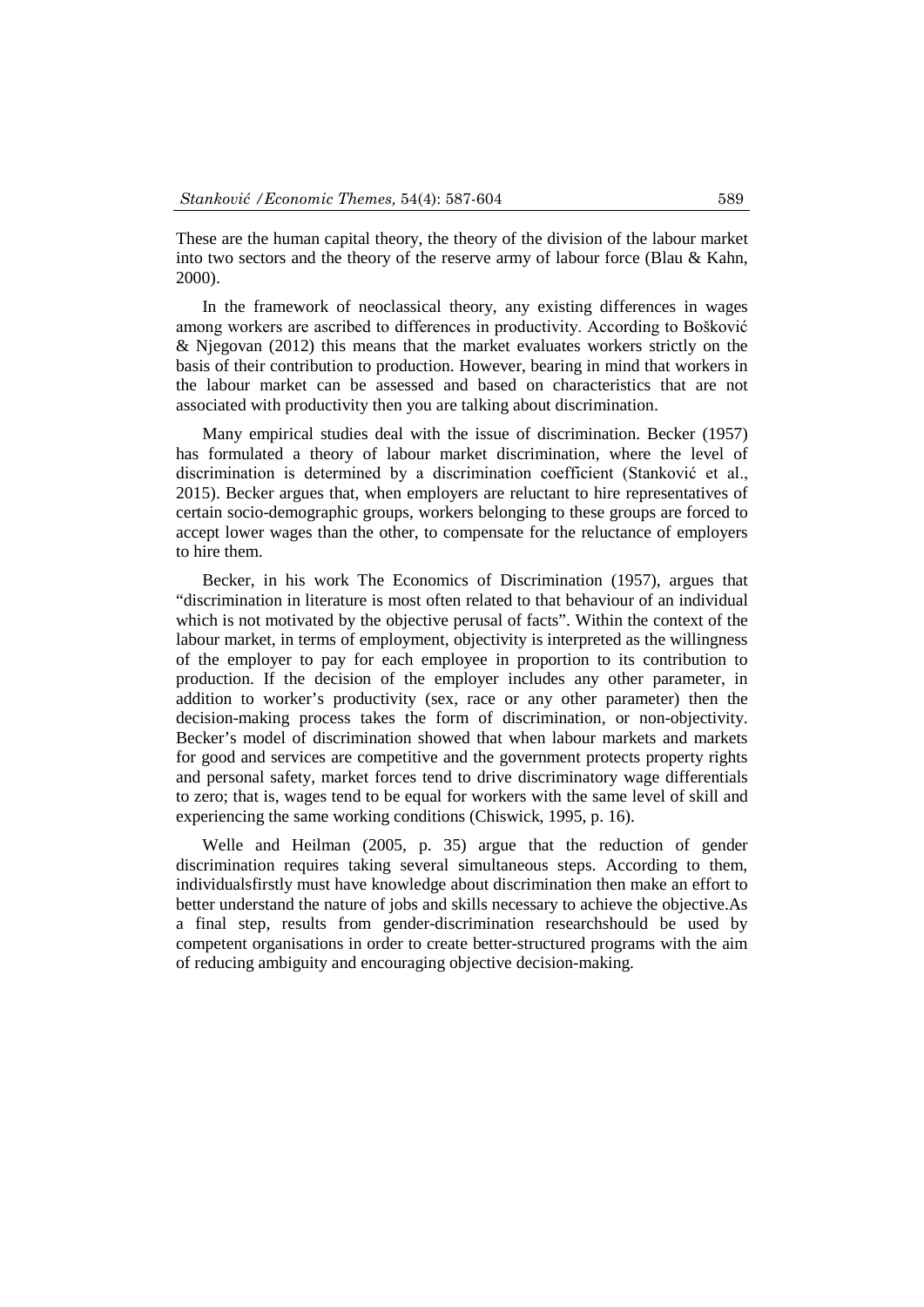## **3. Gender Equality on the Labour Markets of the Post-Socialist Countries**

The decline of the socialist economy caused a large-scale imbalance. The transitional economies, which also include 27 countries, have caused major changes in both the structure of production, and in the composition of consumption, adjusting their planning mechanism and with the introduction of the free market. To a significant extent, socialist economies have also eliminated the mechanisms that keep the market under control. "Workers have been assigned the responsibility for finding work and the right to make occupational and geographical choices" (Orazem & Vodopivec, 1997, p. 893).

Due to the ideological promotion of gender equality in employment, the former socialist countries were taking on various economic and social functions of the family, and developing complex, generous benefits for families with children, especially in the workplace, thereby enabling a relatively high level of coverage for children in state care and employment for women. The state guarantees the citizens the right to work and full employment, which was a socialist reality (Colin  $\&$ Čičkarić, 2010, p.18).The level of female employment in the region before the transition, often exceeded the level of employment in OECD countries. However, according to the Polish scientist Lobodzinska (1996) the transition occurred with the accumulated problems of women who are passed from the time of socialism. In fact, despite the high female employment socialist power structure encouraged the traditional patriarchal exploitation of women, gender discrimination and subordination, so that even then there was a big gap between declarative equality and the actual position of women. The division of labour in the home and occupational choice rested on stereotypical basis and the traditional division of labour. Differences in earnings, particularly in the former Yugoslavia, according to Milić (2008), were encouraged even by the industry according to gender segregation schedule. Technologically advanced industries, as well as branches of the economy in which the employee is most earnings were mainly men, while industries with outdated technology and low wages were mainly women. Likewise, gender differences can be explained by the fact that women are absent from the management and managerial structures at all levels of the organisation of work, so that the partial emancipation of women aggravated by the successful market entry in the transition process.

In the former socialist economies, where private property had been reduced to a minimum, salaries and benefits represented the main source of income and wealth. However, in the last decade, these countries have begun programs of privatization and restructuring of production resources, with land reform whose importance is primarily in the context of poverty reduction and gender inequality. In the case of divorce, property acquired during marriage shall be divided equally, while alimony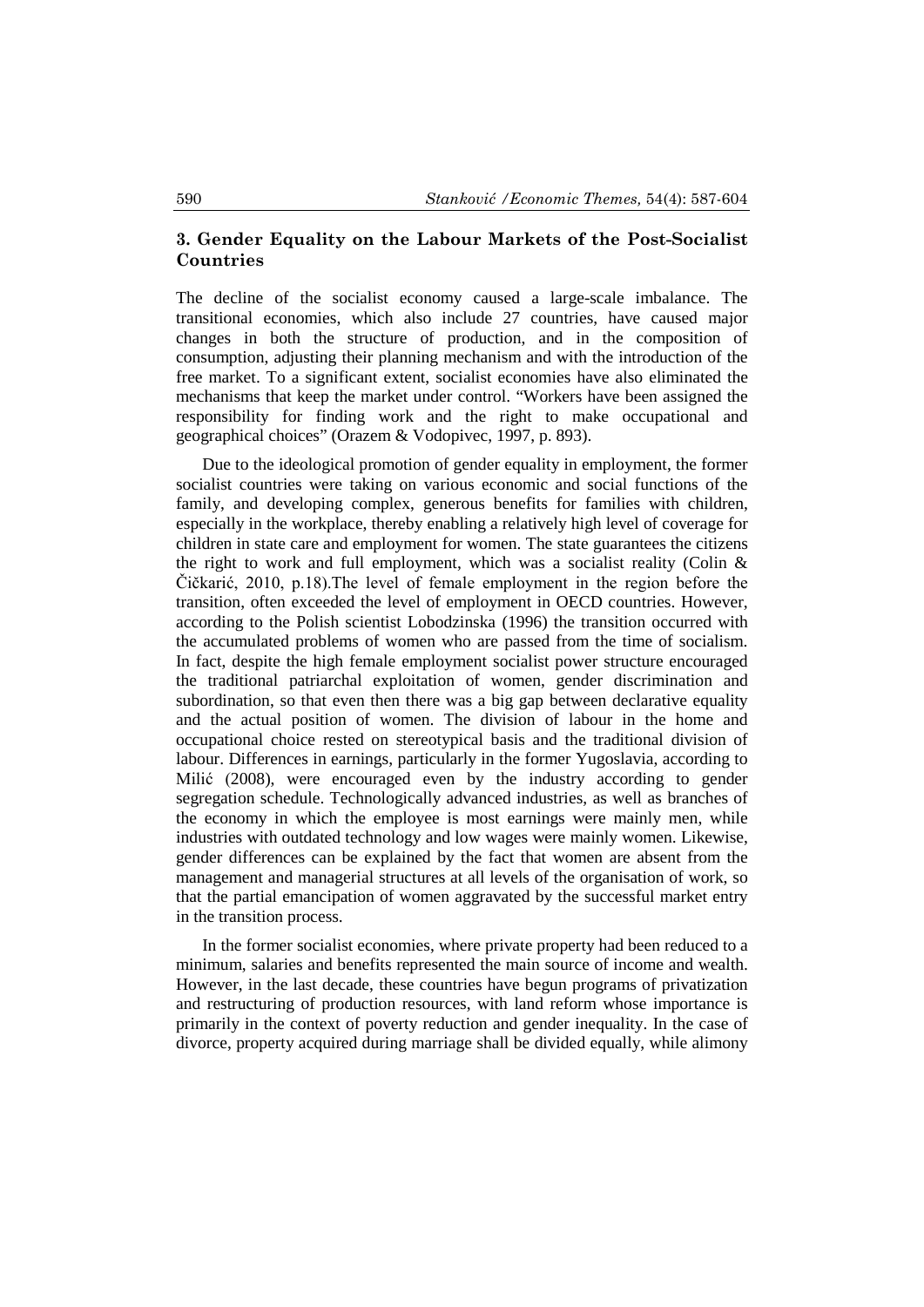will be paid to the parent who takes on the primary role of raising the children (Paci, 2002, p. 37).

The transition to a market economy, which practically began with the fall of the Berlin Wall in 1989, has brought a number of negative impacts on the region. Employment is not guaranteed by the government which led to an increase in poverty rates. Regardless of the fact that increased unemployment affects both women and men, due to the growing gender differences, women are affected to a greater extent compared to men. The unemployment rate of women is high, for example in the Republic of Moldova, women make up 68 percent of the unemployed, as well as in Armenia, where women make up 66 percent of the unemployed. The reason for this is partly located in a return to traditional values, which have intensified inequality of women's participation in the economy. In addition, women generally have more limited access to professional associations or informal networks that can help them to enhance their career (IFAD, 2007).

Parallel to the transition of post-socialist countries, strong processes of globalization and regionalization took place, which occurred from 2000 and swept this area. The essence of this new economy is reflected by the general systems theory, according to which each company can be viewed as an open system that is in constant interaction with the environment (Radosavljevic, 2015), but also in the increase in job insecurity, greater mobility of capital relative to labour mobility, state withdrawal from the regulation of labour relations, negotiations on wages and working conditions being left to employers and workers. All this leads to a greater prevalence of flexible, atypical employment, at the expense of permanent jobs and a secure income.

The situation on the labour market was further exacerbated by the global economic crisis culminating in 2008.Unlike previous studies economic crisis pointing to its disproportionate impact on women, recent studies indicate the latest recession as Man-cession. However, fears that women, at a later stage of the crisis, compared to men, would be affected by job loss are not confirmed (Avlijaš at al., 2013). According to Arandarenko & Bartlett (2012), "the global economic crisis brought about an abrupt reversal of fortunes and unemployment began to increase in most countries of the region. Unemployment rates have reached as high as 32% in Macedonia and 47% in Kosovo".

According to the Report on equality between women and men 2010 (2010), "between May 2008 and September 2009 , the unemployment rate at EU level rose more rapidly for men (from  $6.4\%$  to  $9.3\%$ ) than for women (from  $7.4\%$  to  $9.0\%$ )". The increase in the unemployment rate for men is a direct consequence of the economic crisis in which men are to a significant extent, lost employment, and for the first time in the history of the EU past women in levels of unemployment.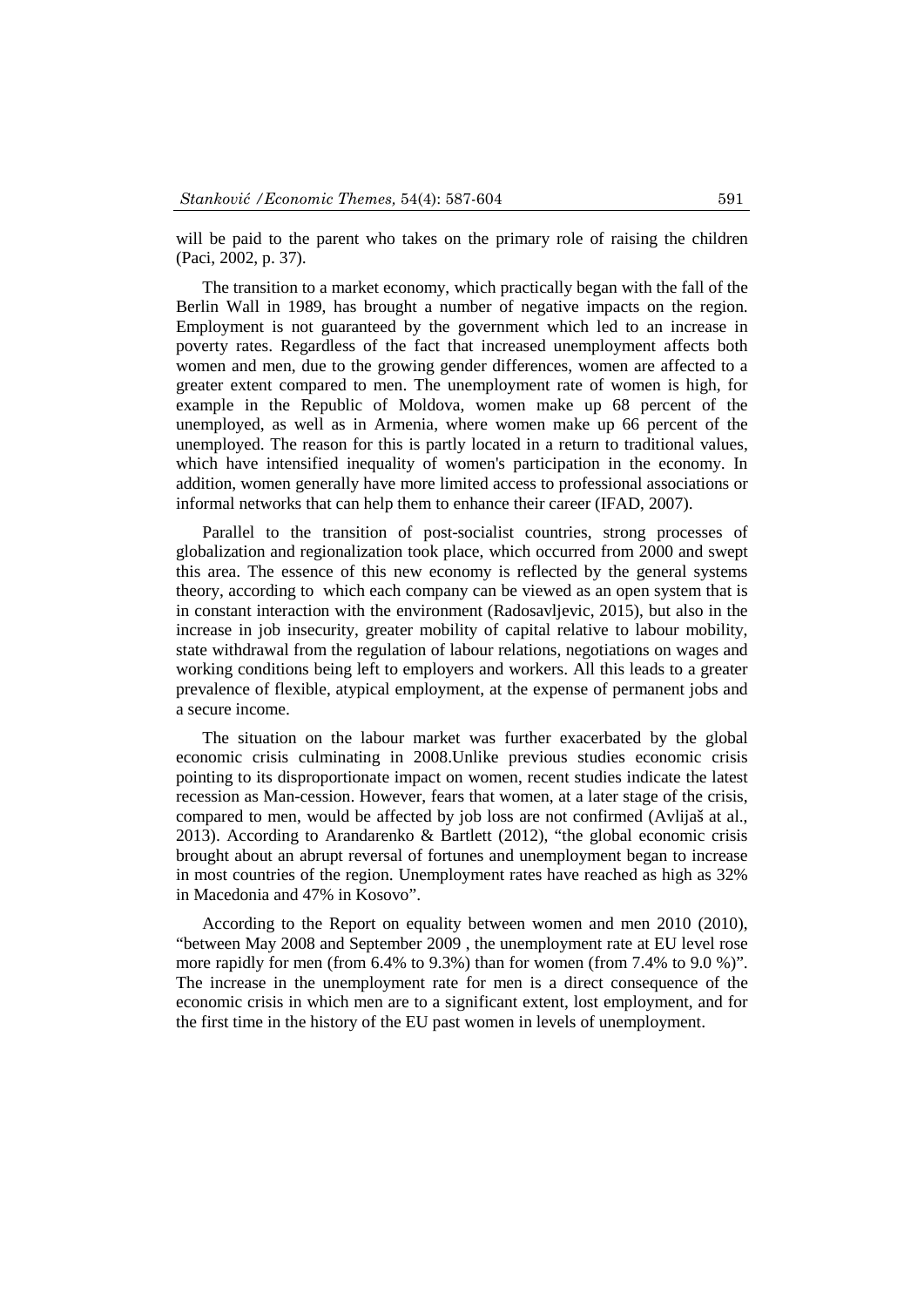In some European regions there has been a narrowing of gaps in the rates of participation of women, because during the financial crisis, supply of female force has increased due to loss of income when their husbands were out of work. Therefore, in most of Europe, since 2006, female labour force participation rate increased by 2.4%, while at the same time for men the rate of participation in the labour force decreased by 1.7% (ILO, 2016, p.6).

During the period 1995 – 2015, there has been a reduction in the global rate of participation of women and of men in the labour force. Namely, 1995 the rate of participation of women in the labour force was 52.4% and men 79.9%, while in 2015, the rate for women was 49.6% and 76.1% for men. Notwithstanding the slight decline in the percentage of women and men in the labour force, due to the slight decrease in participation of women in the labour force, in the observed period there was a reduction in gender gaps by 1 percentage point (Ibid).

### **4. Methodology and data analysis**

When defining methodology of research it is important to determine indicators which will provide all relevant aspects pertaining to the problem of the status of women in the labour market.

The first group of indicators relate to the status of men and women in the labour market. Data on the employment of women in Serbia show that the labour market is characterised by a low rate of activity of women in the labour market. The rate of women in the total population of working age (15-64 years) for 2006 was approximately 40%, while the rate of employed men amounted about 60%.

Another group of indicators related to the indicators relating to the earnings of women and men in the labour market. Research on the earnings of women and men in Serbia show that women are paid less than men because they generally work in low paid jobs and that is rare in managerial positions.

The labour market situation in Serbia does not differ greatly from the other post-socialist countries. The main indicators of gender inequality show significant differences in the position of women compared to men in the labour market. Analysis of labour market trends over the past decade have illustrated that the position of women is constantly deteriorating. Due to their participation in economic activities, employment is falling, unemployment is growing, along with the average time of finding a job increasing, the same applies for the proportion of women in typically female occupations.

The employment rate of women in Serbia is significantly lower than that of men. In the observed period (2010-2014), the gender gap in employment rates was on average of 14.14 percentages. The unemployment rate was higher among women than men, amounting to an average of 5.1 percentages. The apparent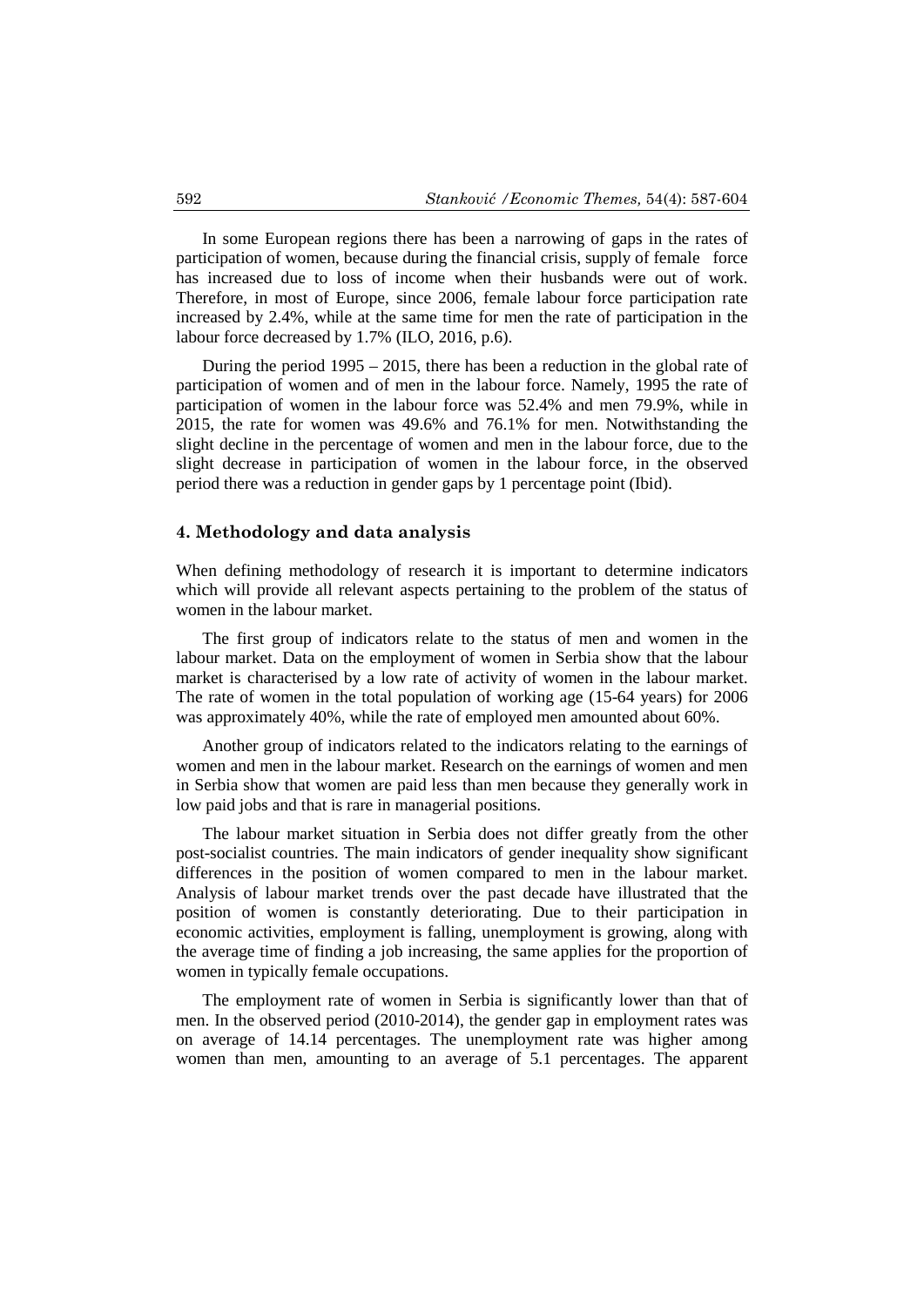gender difference in employment is mainly caused by higher inactivity among women, so that the inactivity rate of women by 16.9 percentages higher than the rate of inactivity of men (Graph 1).



**Graph 1. Main labour market indicators in the Republic of Serbia**

c) Inactivity rate of population

*Source:*Statistical Office of the Republic of Serbia, "Labour Force Survey in Serbia", 2015 (p. 10)

In the period 2010 - 2014 there was an improvement in all the main indicators of the labour market for both women and for men. However, in the same time there was a reduction in the gender gap in employment and unemployment because the improvement in the employment rate and unemployment was more marked for men than for women. The employment rate for men rose by 1.6 percentages (from 45.3% to 46.9%), while the employment rate for women has increased by 1.9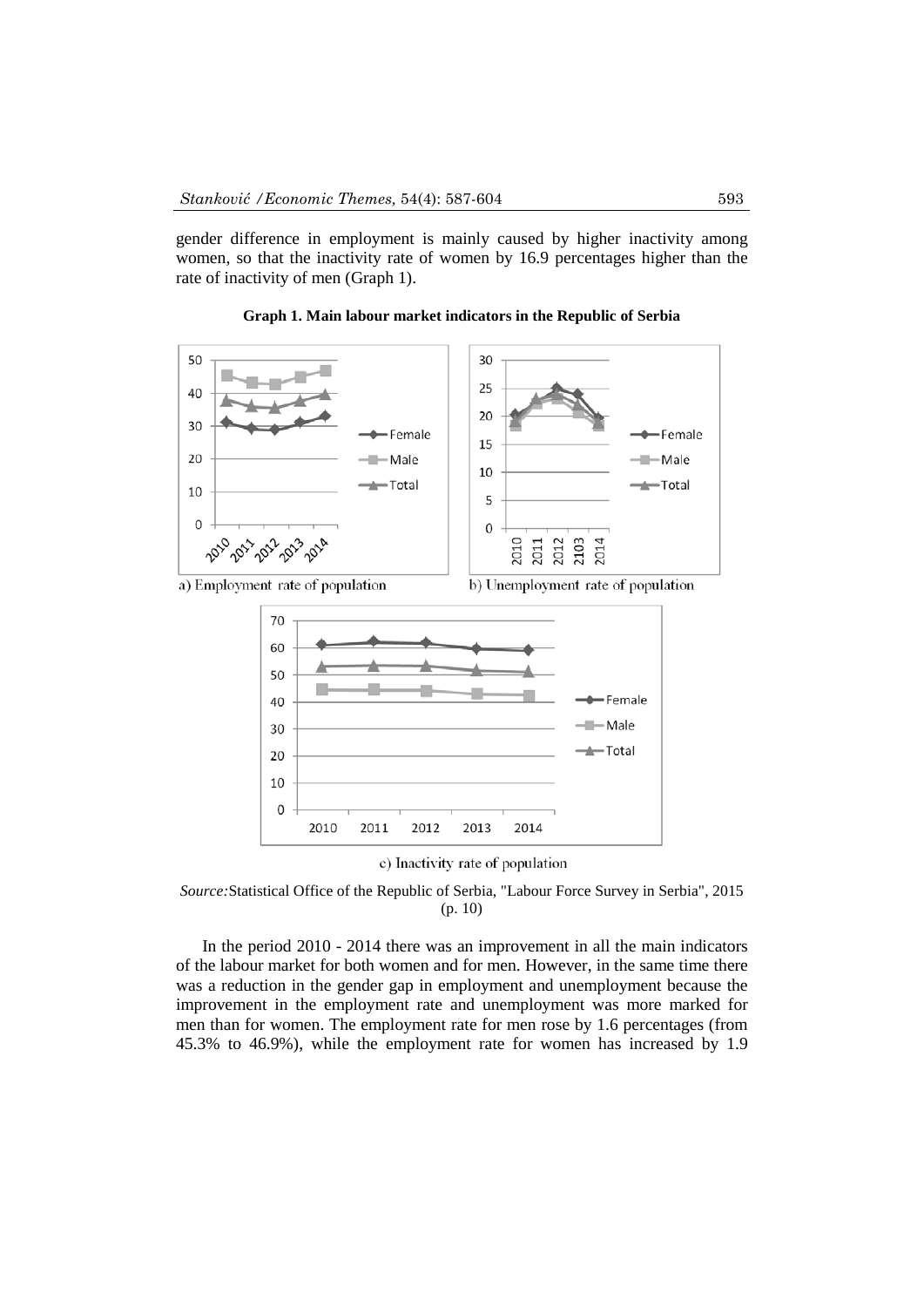percentages (31.1% to 33%). The difference in employment is decreased by 0.3 percentages, from 14.2 to 13.9 percentages (Graph 1).

The unemployment rate of men had a slight decline in the amount of 0.1 percentages (from 18.4% to 18.3%), while that of women fell by 0.6 percentage (20.2% to 19.6%), minimising the gender unemployment gap by 0.6 percentages, from 1.8 to 1.3 percentages (Graph 1).

The inactivity rate has trended down, and is somewhat stronger for women (2.1 percentages, from 61% to 58.9%) than for men (1.9 percentages, from 44.5% to 42.6%). Therefore, the differences in the rate of inactivity declined by 0.2 percentages, from 16.5 to 16.3 % (Graph 1).



**Graph 2. Employment rate of persons 15+by age and sex by the level of education**

*Source:*Women and Men in the Republic of Serbia, 2014, p.62

Differences in employment rates is the most pronounced among the primary labour force aged 25-54. Their difference in employment (26 percentages) is notably higher than the difference between women and men in the age of 15-24 years (9 percentages).

Gender differences in employment by education is the high at the level of incomplete primary (11 percentages), elementary (15 percentages) and high school (16 percentages), while it is almost non-existent and equal at the higher (3 percentages) and faculty (3 percentages), education level (Graph 2).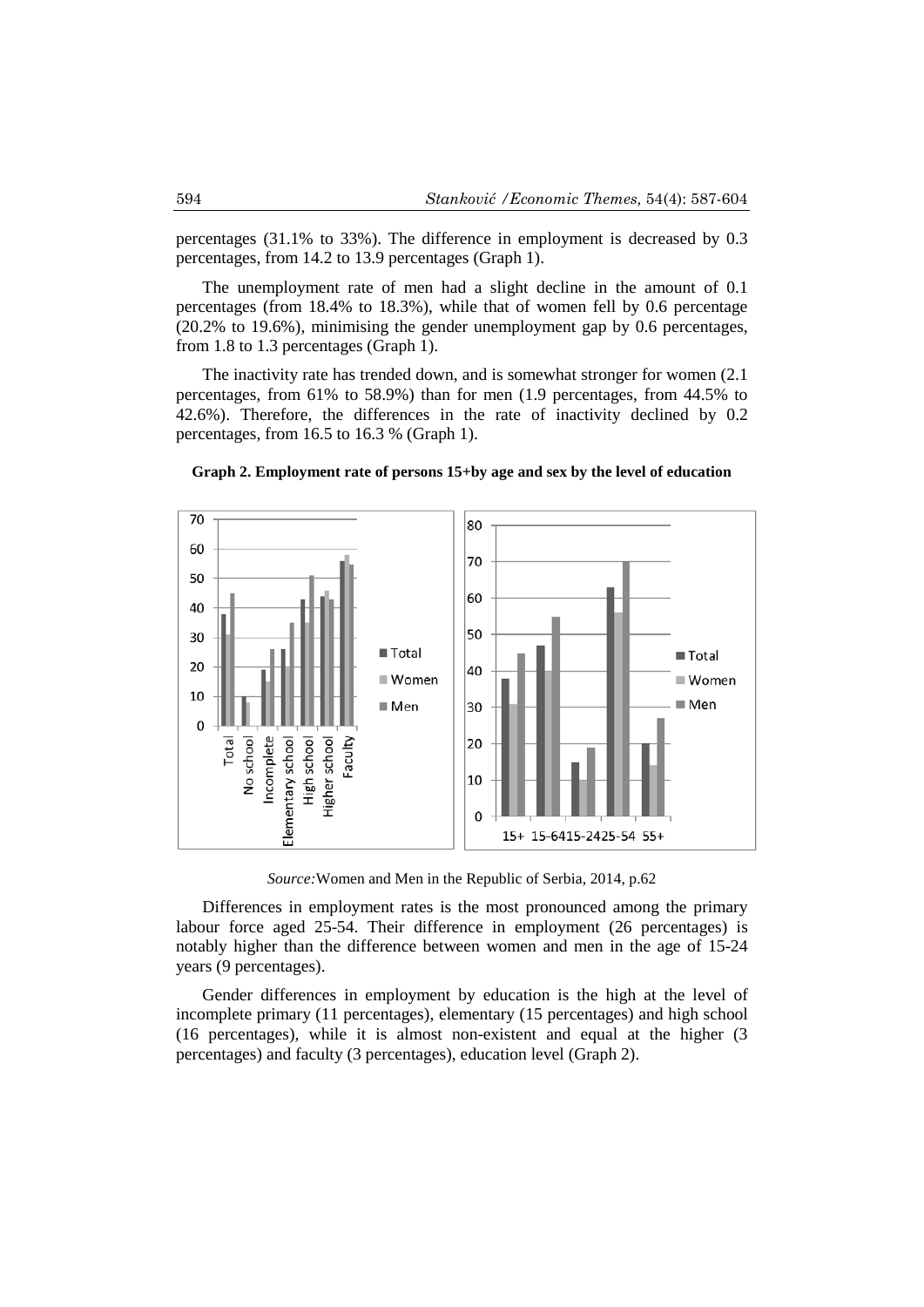Depending on the level of education, the differences in activity between men and women are manifested in different ways. Women with no schooling, completed or incomplete primary education have an extremely low share of the active population, while women with completed higher school or faculty have higher activity rates than men of the same educational level. Previous studies have shown that in the inactive population in different educational levels there are significant differences in the reasons for inactivity. Namely, while men, in all educational categories, as reasons of inactivity listed retirement, and then education, women of lower educational categories most frequent reason was family care and household chores, to women in the category of secondary education most important reasons were retirement and education, and in the category of higher education retirement (Babović, 2007).

While the previous analysis had more assignments to answer the question of whether and how women are included in the labour force compared to men, the aim of the following analysis is to offer answers to the question of how women are involved in the labour market compared to men.



#### **Graph 3. Structure of employment 15 + by professional status**

*Source:*Authors calculation based on the "*Labour Force Survey in Serbia, 2014*", data, p. 31.

Eurostat classified employees into four categories: Employees are workers who hold the type of job defined as paid employment jobs. Employers are workers who, working on their own account and have engaged person(s) as employee(s). Ownaccount workers are those workers who work on their own account and have not engaged any employees. Contributing family workers are those workers who help another member of the family to lead the farm or other work, if they are not classified in the second category of employees (definitions taken from the site STA).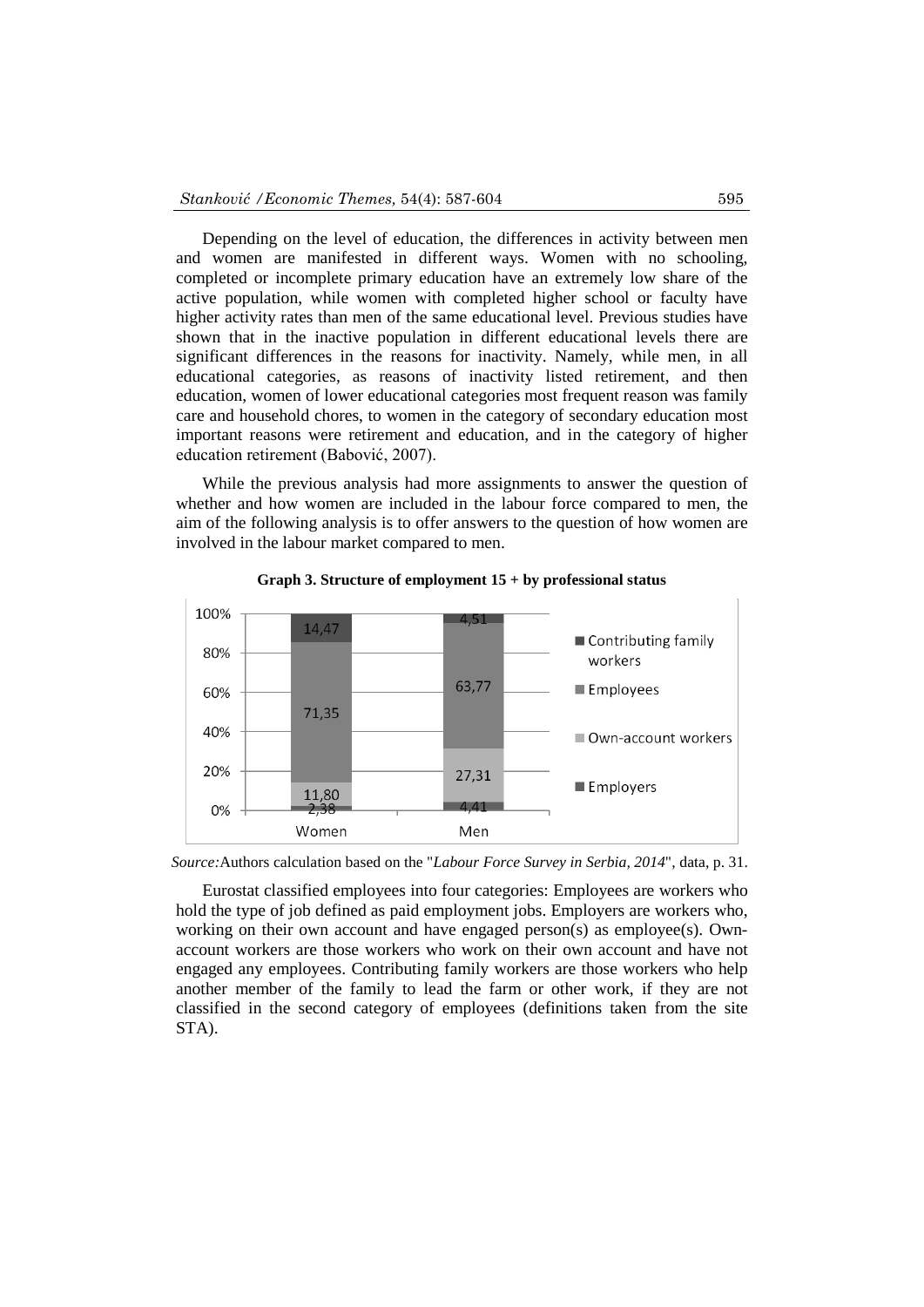Graph 3 represents that the largest number of workers in the Republic of Serbia falls into the category of employees. However, it can be seen that the participation of women among employees are greater than men, and the participation of employers and own-account women workers is smaller than men. While women are represented minority in the category of employers and own–account workers (14,18% of women and 31,72% of men), they make the majority in the category of contributing family workers  $(14.47 \%$  of women and  $4.51 \%$  of men). "It is about a very special social group housed on the sidelines of the social community, which falls into the category of employees, but which work activities performed outside the formal, or even informal open labour market in terms of a private family organisation of labour, mainly agricultural households" (Babović, 2010, pp. 131 - 132). The work conditions of this category are not regulated by laws and government regulations. On the other hand, there are no unwritten rules that regulate the informal labour market, so that this category of employees has no defined salary, vacations, sick leave, social benefits and so on. As a consequence, members of these groups often perceive themselves as inactive population. Women make up the majority of this category and they, according to various researches, often declare themselves as housewives. Current trends in the economy and in the markets in the EU, lead to disappearance categories contributing household members engaged in agricultural production. In Serbia, however, it still represents a relatively significant part of the workforce, mostly women, with a number of problems in the socio-economic situation and the exercise of rights.

Data of the professional status of employees in Serbia point to significant differences in the positioning of women and men in jobs that differ in the ownership of inputs of production, autonomy of labour contractual relation and compensation for work performed (Babović, 2010, p. 129). Women are significantly less likely than men to engage in employers and own – account workers, more likely work for employers and more often help other members of the household in a family business without pay. However, data of the share of women among employers and own – account workers should be taken with some caution. Some studies suggest that in the number of women-owned enterprises, women are only formally among the founders of the company, while the actual entrepreneurial function in their companies is carried out by men (mostly husbands), (Popović  $\&$ Pantic, 2007).

According to Markov (2005), two most important motives of women to begin entrepreneurial activity are: economic necessity and the need of women to demonstration their own abilities, gain freedom and self -initiative. As the main problems in the managing business, entrepreneurs from this sample stated: problems in relationships with male colleagues in the business world, which is manifested through belittling and marginalisation on the one hand and courtship, and harassment of the other; problems in harmonising family obligation with work commitments, arising from disproportionate burden household and family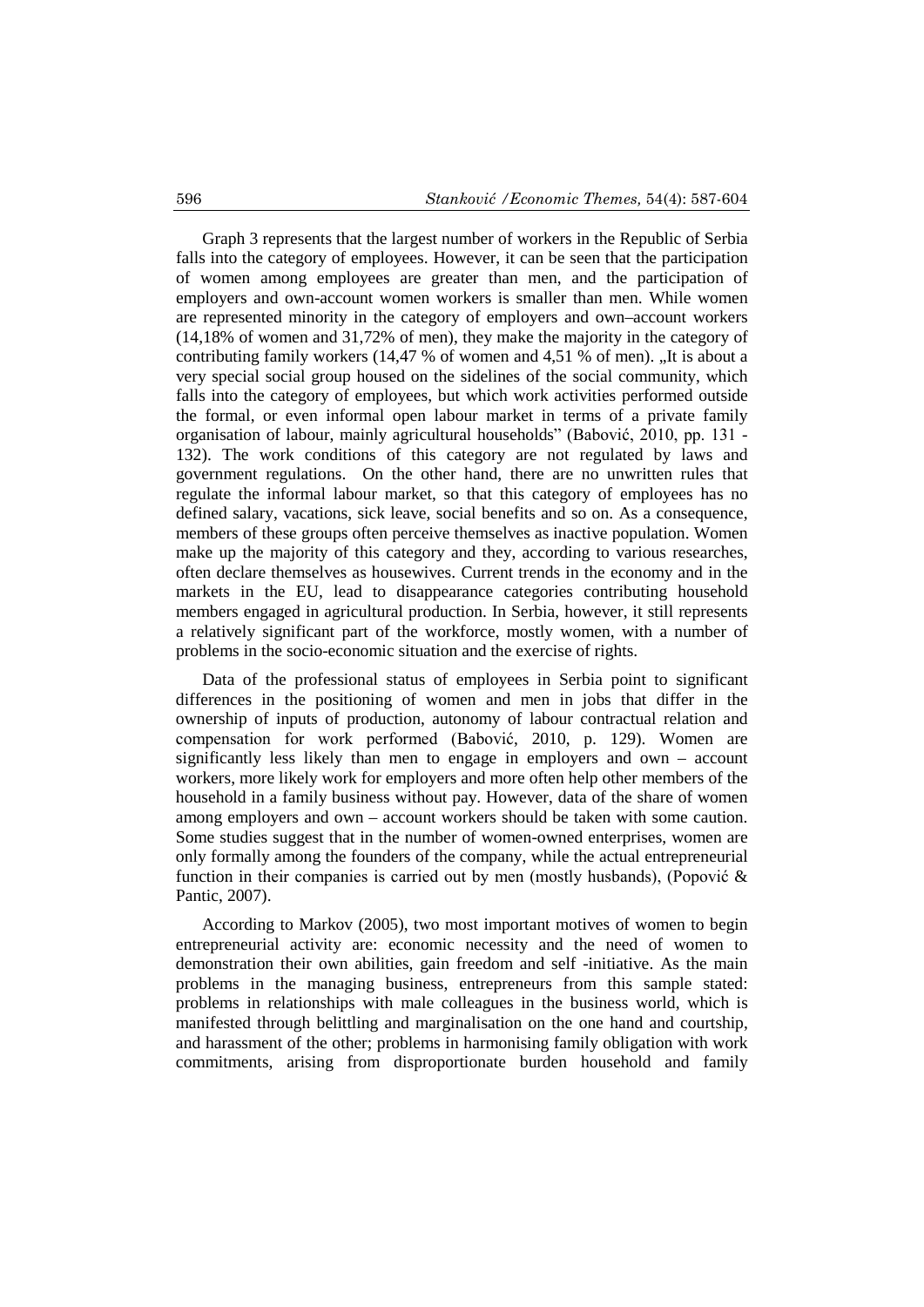obligations (most of obligations undertaken by women), and which is difficult to achieve with intensive entrepreneurial engagement, and on the other hand, more difficult access to business obligations (business trips, longer working hours) due to family obligations; unfavourable attitude of the social environment for women in business (general distrust and negative evaluation), which is especially pronounced in smaller, patriarchal communities, and which is present even amongst husbands / partners of women entrepreneurs.

An important aspect of gender inequality in the labour market represents the segregation by sector of employment (Graph 4). Segregation manifests itself in differences in gender patterns of representation within occupations and within different employment status and employment contract groups (Emerek et al., 2003). Gender segregation can be horizontal or vertical. Horizontal / sectoral segregation represents the distribution of women and men in employment on specific sectors / occupations or groups of occupations. Vertical segregation represents the distribution of women and men at different hierarchical positions within the sectors or occupations.



**Graph 4. The structure of employment by sector of activity**

*Source:*Authors calculation based on the "*Labour Force Survey in Serbia, 2014*", data, p. 41.

Data from Graph 4 illustrates that sectoral structure of employment of men and women in Serbia differs significantly. Women are mainly employed in the services sector (76,76% of total employment of women), then in industry (21,90%), while agricultural employs only 1,34% of women. The highest percentage of employed men is also working in the service sector, but is significantly lower compared to women (55,80%), while still significant percentage working in industry and related activities (40,44%) and agriculture (3,76%).

Results should be interpreted with caution, because they reveal only the surface of the gender differences and indicate the minimum level of occupational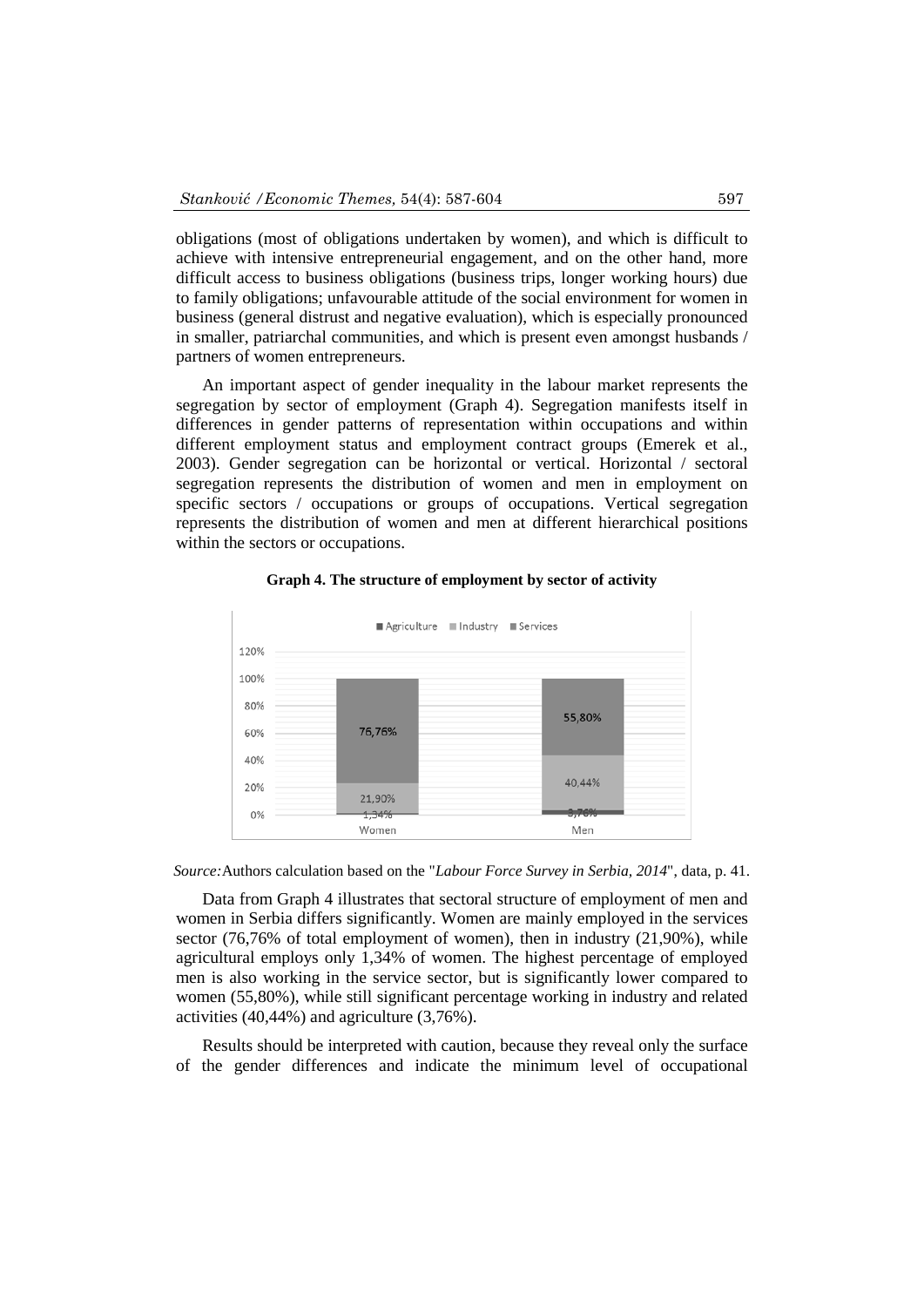segregation. However, such rough, the data indicate significant differences in the occupations carried out by women and men (Table 1).

Table 1 illustrates that women have a relatively equal distribution between experts and artists, services and trade occupations, farmers, administrative officers, and at the end of the ordinary, unqualified workers. Men are relatively evenly distributed in occupations among farmers, foresters, fishermen, and craftsmen and related, then between operators of machines and plants, fitters and drivers and services and trade occupations, and less in other occupations. Among men, managers have greater participation than among women.

|                                                          | Total in % | Women in % | Men in % |
|----------------------------------------------------------|------------|------------|----------|
| Directors, officials and legislators                     | 3,64       | 2,59       | 4,44     |
| Experts and artists                                      | 13,67      | 18,53      | 9,94     |
| Engineers, technical assistants and<br>technicians       | 13,15      | 16,56      | 10,54    |
| Administrative officers                                  | 7,37       | 9,94       | 5,38     |
| Services and trade occupations                           | 15,21      | 18,23      | 12,88    |
| Farmers, foresters, fishermen and<br>related             | 17,21      | 16,35      | 17,87    |
| Craftsmen and related                                    | 12,31      | 5,41       | 17,62    |
| Operators of machines and plants,<br>fitters and drivers | 8,41       | 2,48       | 12.98    |
| Simple occupations                                       | 8,39       | 9,88       | 7,23     |
| Military occupation                                      | 0,65       | 0.03       | 1,12     |

**Table 1. Structure of employees by sex and occupation**

*Source:*Authors calculation based on the "*Labour Force Survey in Serbia, 2014*", data, p. 35.

# **5. Analysis of the difference in earnings**

"While clearly only part of overall income, earnings are a reflection of marginal productivity; the investment in (and returns to) education, training, and migration activities; and the access to opportunities" (Ehrenberg, R. G. & Smith R. S. 2012, p. 531). Although employee training for reaching higher quality level is necessary (Bošković, Radosavljević, 2015), differences in wages are one of the key indicators of economic gender inequality. The average value of wage differences between genders in the literature is known as gender pay gap. According to neoclassical economists, a significant part of the gap in earnings can be attributed to market conditions or differences in education and human capital, as well as additional indicators of productivity. Discrimination is attributed to residual, unexplained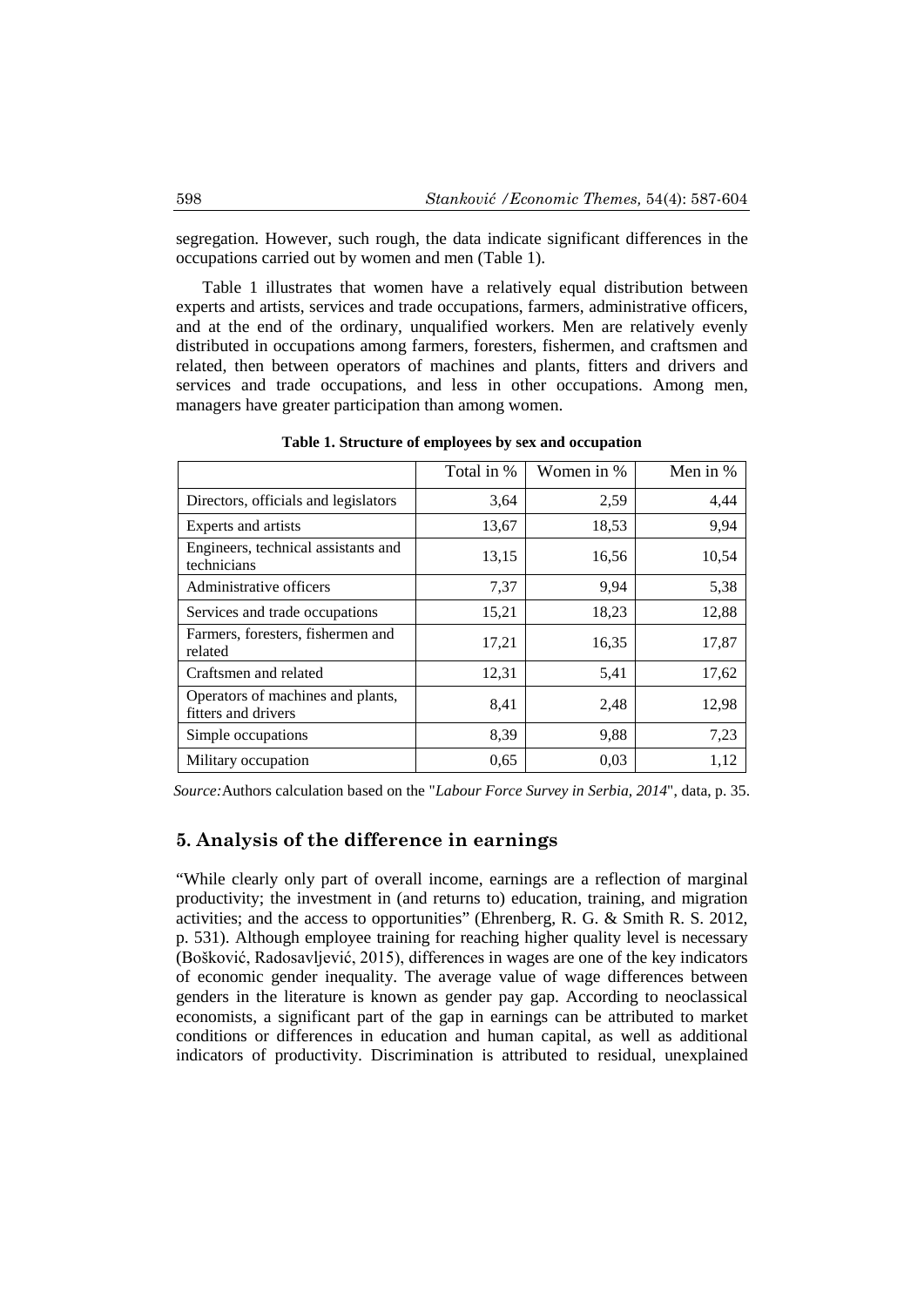component of the difference in earnings (Figart, 1999). Paid work for women in the labour market is a form of social relations in the public sphere of patriarchy (Walby, 1990).

According to the earlier research project "Gender Pay Gap in the Western Balkan Countries: Evidence from Serbia, Montenegro and Macedonia" (Avlijaš at al., 2013, p. 10), which covers the period from  $2008 - 2012$ , employed women in Serbia earn 11% less than men, regardless of the fact that they have the same labour characteristics, which means it would have to work 40 more days a year, to make a profit by having men with the same labour characteristics. In 2012, at EU level, towards to Eurostat, gender pay gap in the 27 Member States amounted to an average of 16,4 %.

|                                        | 2012   |        |        | 2013   |        |        | Increase in % |      |      |
|----------------------------------------|--------|--------|--------|--------|--------|--------|---------------|------|------|
|                                        | Women  | Men    | Total  | Women  | Men    | Total  | W             | М    | T    |
| The<br>Republic<br>of Serbia           | 56.765 | 63.157 | 60.080 | 59.891 | 67.860 | 63.996 | 5,51          | 7,45 | 6,52 |
| Serbia-<br>North                       | 61.263 | 70.585 | 65.975 | 65.427 | 75.575 | 70.528 | 6,8           | 7,07 | 6,9  |
| Region of<br>Belgrade                  | 66.779 | 77.575 | 72.188 | 72.411 | 84.158 | 78.268 | 8,43          | 8,49 | 8,42 |
| Region of<br>Vojvodina                 | 54.334 | 62.168 | 58.342 | 56.676 | 65.202 | 615    | 4,31          | 4,88 | 4,56 |
| Serbia-<br>South                       | 50.054 | 53.368 | 51.833 | 51.547 | 57.558 | 54.751 | 2,98          | 7,85 | 5,63 |
| Region<br>Sum and<br>Western<br>Serbia | 50.231 | 53.136 | 51.760 | 52.689 | 55.500 | 54.170 | 4,89          | 4,45 | 4,66 |

**Table 2. Average wages of employees in Serbia according to gender in 2012 and 2013**

*Source:* Statistical Yearbook of the Republic of Serbia 2014, p.70.

Data from Table 2 illustrate that there is an increase in salary for women in 2013 compared to 2012. This increase is noticeable in all regions of the Republic of Serbia. At the same time, there was an increase in gross earnings of men. What can be noted is the fact that the earnings of women, after the increase, is still lower than those of men before the increase. Similarly, increasing the earnings of men does not track the percentage increase in salaries of women. In the region of Southern and Eastern Serbia increased wages had the highest value and amount of 11.83%. However, the difference in the increase of wages of men and women in this region is significant and amount of 11.24 percent in favour of men.

Table 3 represents the number of women and men employed on the basis of qualifications, as well as the amount of the average wage. The table shows that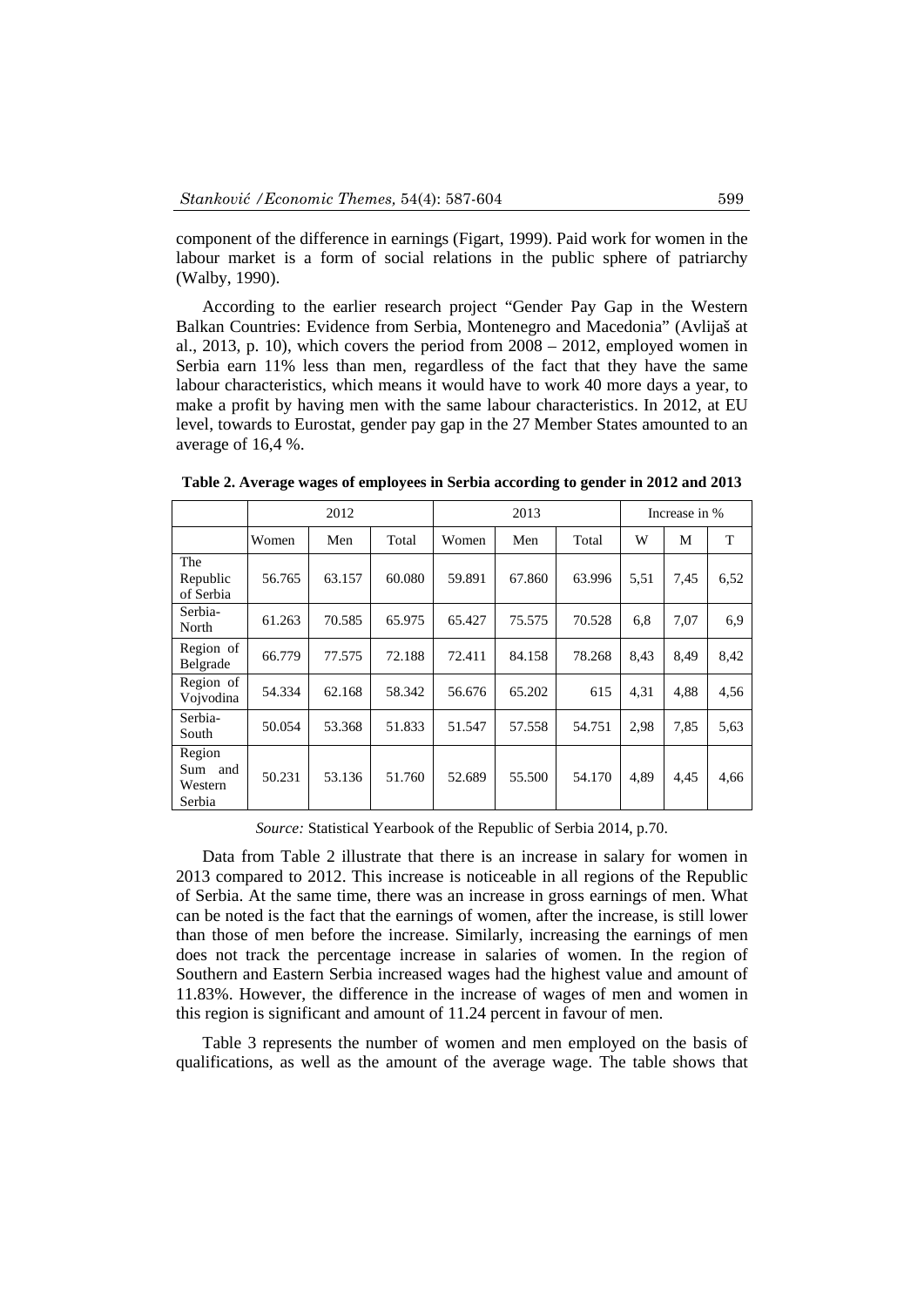while women represent 48.96% of all workers, men make up 51.04%. Broken down by levels of education, women earn less in all categories of education, which means that education is not a guarantee that women and men have the same level of income. Table 3 also shows that the overall female/male earnings ratio is around 88%, however, within the category it is closer to 78%.

| Level of education          | Number of<br>employeesin 2014 |         | Average earnings |           | $%$ of<br>participation |       | Female/<br>Male |
|-----------------------------|-------------------------------|---------|------------------|-----------|-------------------------|-------|-----------------|
|                             | Female                        | Male    | Female           | Male      | Female                  | Male  | Ratio           |
| Total                       | 493.552                       | 514.504 | 60.185           | 68.026    | 48,96                   | 51,04 | 0.88            |
| University degree           | 153.439                       | 103.479 | 88.199           | 115.040   | 31,09                   | 20,11 | 0,77            |
| Higher education            | 49.248                        | 30.430  | 62.922           | 74.283    | 9.98                    | 5,91  | 0.85            |
| High school<br>education    | 178.129                       | 158.490 | 51.038           | 59.856    | 36,01                   | 30,8  | 0.85            |
| Elementary school<br>degree | 22.079                        | 26.054  | 33.731           | 43,061.00 | 4,47                    | 5,06  | 0.78            |
| Highly skilled              | 5.940                         | 33.561  | 49.439           | 75.349    | 1,2                     | 6,52  | 0.66            |
| Skilled                     | 30.171                        | 102.967 | 38.018           | 50.337    | 6,11                    | 20,01 | 0.76            |
| Semi-skilled                | 20.628                        | 22.558  | 33.929           | 42.686    | 4,18                    | 4,38  | 0.79            |
| Unskilled                   | 33.948                        | 36.965  | 32.303           | 41.978    | 6,88                    | 7.18  | 0.77            |

**Table 3. Number of employees and average earnings by gender and qualification**

*Source:*Women and Men in the Republic of Serbia, 2014, p.77

The data presented in Table 3 indicate that the total average gender difference in earnings is 7,841.00 RSD, while within categories rank from 8757.00 RSD (in the category of semi-skilled workers) to 26,841.00 RSD (in the category of workers with university degrees). The discrepancy between the overall ratios and within the categories ratios reflects the importance of the categories in accounting the difference in pay between men and women in Serbia. If the proportion of men across category was identical to women, the overall counterfactual average male salary would be 75,361.12 RSD and the overall ratio would be 79.86%. The gender salary gap, adjusted for category at male pay would 15,176.12 RSD, that is at *male prices*, 7,335.12 RSD of the 7841.00 RSD gap (193.55%) is accounted for by the gender difference in the proportion of employees across the categories.

If the proportion of women across categories was identical to men, the overall counterfactual average female salary would be 53,532.28 RSD. The ratio would be 127.07%. The gender difference in average earnings, adjusted for category at female pay would be 14,493.72 RSD, that is, at *female prices*, 6,652.72 RSD of the 7841.00 RSD gap (184.85%) of the gap is accounted for by the gender differences in the proportion of employees across categories.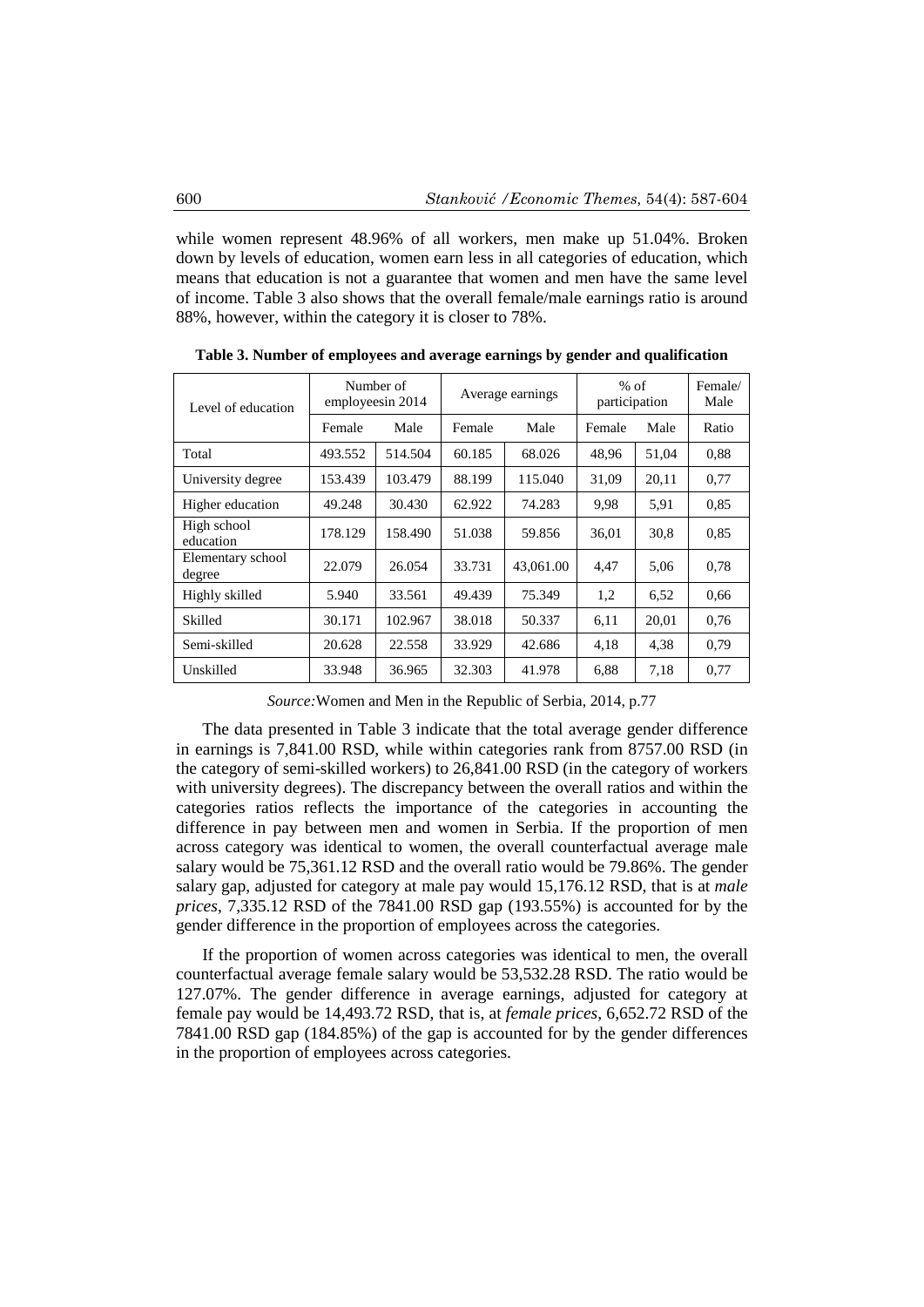In order to test the significance of differences between the genders according to the number of employees and average earnings by level of education, we used the t-test. Results of this test are shown in the Table 4.

|                     | <b>Paired Differences</b> |                |                 |          |                  | Sig.         |
|---------------------|---------------------------|----------------|-----------------|----------|------------------|--------------|
| Category            | Mean                      | Std. Deviation | Std. Error Mean |          | $\underline{df}$ | $(2-tailed)$ |
| Number of employees | $-2615.250$               | 36394.462      | 12867.385       | $-0.203$ |                  | 0.845        |
| Average earnings    | $-14126.375$              | 7664.933       | 2709.963        | $-5.213$ |                  | 0.001        |

**Table 4. Paired samples test results**

| <i>Source:</i> Authors calculation in SPSS |  |  |
|--------------------------------------------|--|--|
|--------------------------------------------|--|--|

The average difference between women and men in the number of employees by level of education is -2.615,00 RSD. The biggest difference in favour of women is among employees with the highest level of education (University degree). At this level of education the number of women is 48.28% higher than the number of men. In the context of employees, men dominate at the skilled level. With this level of education the number of employed men is 3.4 times higher than the number of employed women. But regardless of these observed disparities, the result of paired samples t-test indicates that the difference in the number of employed women and men by level of education is not statistically significant. Realized value of the test statistic is -0.203, while the realised level of significance 0.845.

The difference in earnings between men and women, according to the level of education, is statistically significant. In fact, realized value of the test statistic is - 5.213, and the realized level of significance is 0.001. These results clearly indicate significant disproportion in earnings in favour of men.

### **6. Conclusion**

Gender has become an important factor in economic globalization process, the criteria on which the world economy accounts and by which the shape and / or restructure certain market-economic relations and power in this market (Galić, 2011, p. 43). Although women have made great progress within the formal labour market during the last quarter of the 20th century, the different dimensions of work and discrimination persist in this market. Despite numerous legal and structural social changes that were taking place, especially in the last decades in education of gender groups, the labour market and models and family relationships, these changes did not affect equally to both gender groups - women and men.

The transition of post–socialist countries has caused many negative impacts on the region. Regardless of the fact that increased unemployment affects both women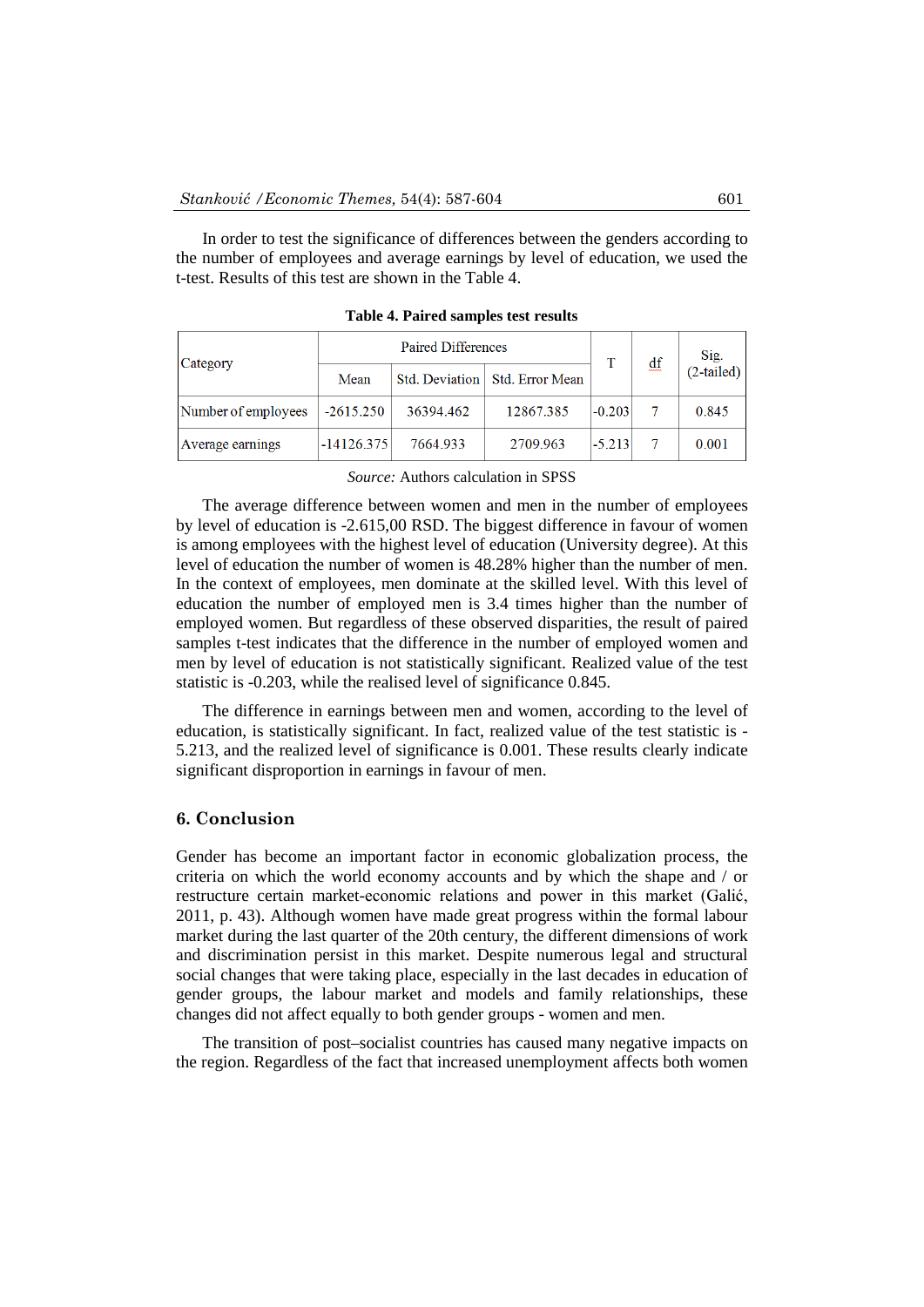and men, due to the growing gender differences, women are affected to a greater extent compared to men. Strong processes of globalisation and regionalisation and *new economy* are reflected by the increase in job insecurity, greater mobility of capital relative to labour mobility, state withdrawal from the regulation of labour relations, negotiations on wages and working conditions being left to employers and workers.

The labour market situation in Serbia does not differ greatly from other postsocialist countries. Analysis of labour market trends over the past decade has illustrated that the position of women is constantly deteriorating. The employment rate of women in Serbia is significantly lower than that of men. In the observed period (2010-2014), the gender gap in employment rates was on average of 14.14 percentages. Women are significantly less likely than men to engage in entrepreneurship and self–employment, more likely to work for employers and more often to help other members of the household in a family business without pay. While the difference in the number of employed women and men by level of education is not statistically significant, difference in earnings between men and women, according to the level of education, is statistically significant. Generally, the main indicators of gender inequality show significant differences in the status of women compared to men in the labour market.

### **References**

- Arandarenko, M. & Bartlett, W.(2012). *Labour market skills in the Western Balkans.* Beograd. FREN - Foundation for the Advancement of Economics.
- Babović, M. (2007). *Položaj žene na tržištu rada u Srbiji.* Beograd: UNDP.
- Babović, M. (2010). *Rodne ekonomske nejednakosti u komparativnoj perspektivi:Evropska unija i Srbija*. Beograd:Sociološko udruženje Srbije i Crne Gore Institut za sociološka istrazivanja Filozofskog fakulteta u Beogradu i SeConS – Grupa za razvojnu inicijativu.
- Bošković, G. & Radosavljević, M. (2015). Analysis of Factors and Effects of Product Design Quality, Economic Themes, 553(4), 483-501.
- Bošković, O., & Njegovan, N. (2012). Gender inequality in the Serbian labour market. Economic Annals, 57(192), 113-135.
- Becker, G. (1957, 1971). *The Economics of Discrimination* (Second Edition). Chicago: The University of Chicago Press.
- Chiswich, B. (1995). The economics of discrimination a primer. In: Tommasi, M. & Ireulli, K*. The new economics of human behaviour*. Cambridge University Press.
- Diskriminacija na radnim mjestu (2011). Mali Lošinj: Centar za zdravo odrastanje IDEM i ja. p. 35. Retrieved from: http://www.boombar.org/a/diskriminacija.pdf. Accessed on: July 28, 2015.
- Emerek, R., Figueiredo, H., González, P., Gonäs,L. & Rubery, J. (2003). *Indicators on Gender Segregation.* CETE. Retrieved from: http://www.fep.up.pt/investigacao/ cete/papers/dp0302.pdf. Accessed on: July 25, 2016.
- Ehrenberg, R. G. & Smith R. S. (2012). *Modern labor economics: theory and public policy*.Eleventh ed.Pearson Education, Inc.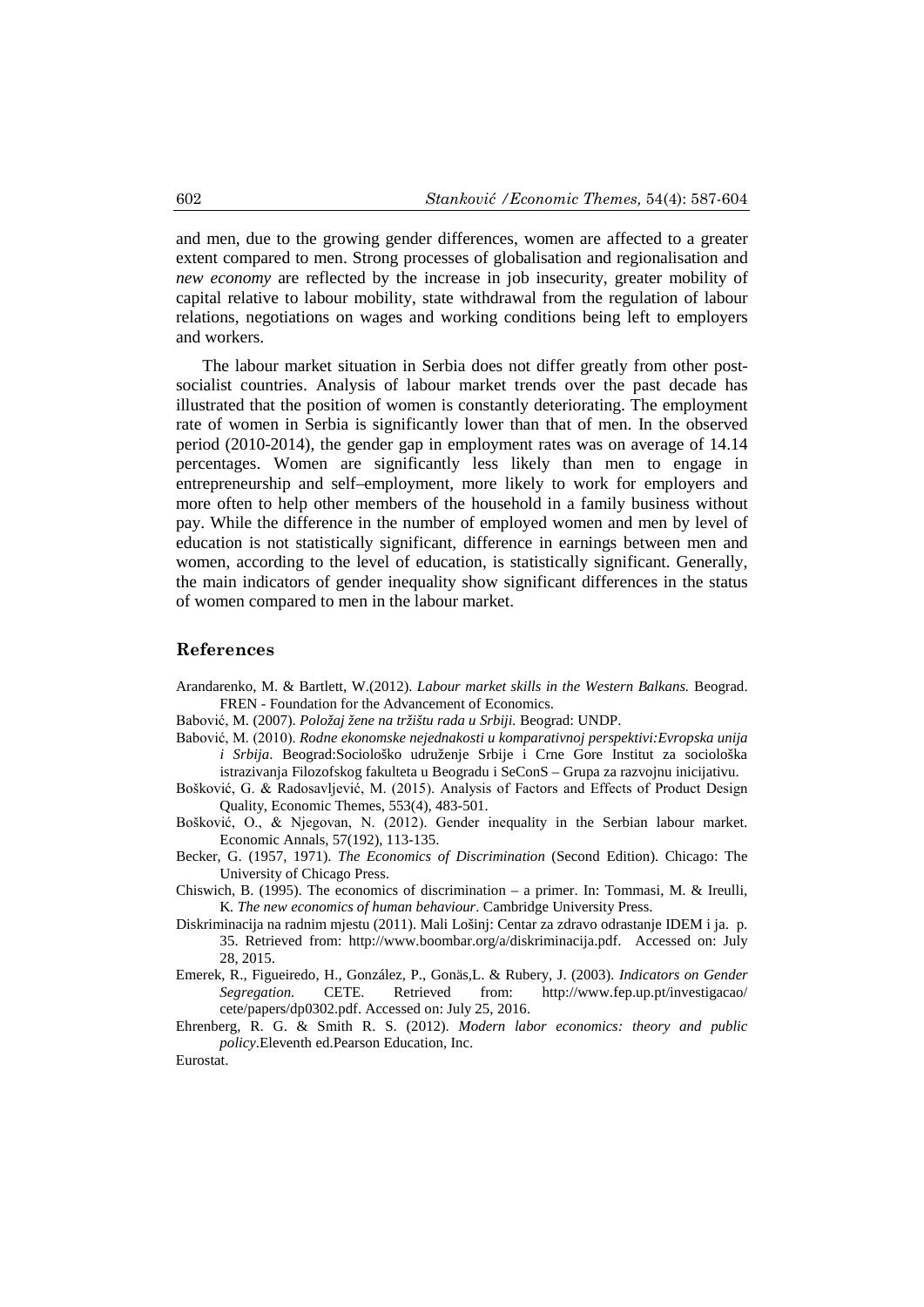- European Commission (2010). Directorate-General for Employment, & Equal Opportunities. Unit G1. (2010). Report on Equality Between Women and Men. Office for Official Publications of the European Communities*.*
- Figart, D. M. (1999). Wage gap. In Peterson, J., Lewis, M. (eds.), *The Elgar Companion to Feminist Economics*. Cheltenham: Edward Elgar Publishing. 746–750.
- Galić, B. (2011). Žene i rad u suvremenom društvu značaj "orodnjenog" rada. *Sociologija i prostor*, 49 (2011) 189 (1): 25–48. Zagreb: Institut za društvena istraživanja u Zagrebu.
- Harding, S. (1986). *The Science Question in Feminism.* Ithaca and London: Cornell University Press. p. 17-18.
- Hooper & Charlotte (2000). Masculinities in transition; the case of globalization.In Marchand, M. H. & Runyan, A. S. (2000), *Gender and Global Restructuring – Sightings, sites and resistances.*
- IFAD (March 5, 2007). Retrieved from: https://www.ifad.org/. Accessed on: July 15, 2015.
- ILO (2016). *Women at Work Trends 2016.*International Labour Office Geneva: ILO, Retrieved from: http://www.ilo.org/wcmsp5/groups/public/---dgreports/---dcomm/---publ/ documents/publication/wcms\_457317.pdf. Accessed on: January 27, 2017.
- Kolin, M. & Čičkarić L. (2010). *Ekonomska i politička participacija žena u Srbiji u kontekstu evropskih integracija.* Beograd*:*Institut društvenih nauka.
- LABORASTA. Retrieved from: http://laborsta.ilo.org/applv8/data/icsee.html. Accessed on: Januar 20, 2017.
- Lobodzinska, B. (1996). Women's Employment or Return to "Family Values". In Central -Eastern Europe*, Journal of Comparative Family Studies*, 27(3). 519 – 544.
- Marchand, M. H & Runyan. A. S. (2000) Introduction: Feminist Sightings of Global Restructuring: Conceptualizations and Reconceptualizations. In Marchand M. H. & Runyan A. S. *Gender and Global Restructuring –Sightings, sites and resistances*. London and New York: Routledge.
- Markov, S. (2005). *Žene u Srbiji preduzetnički izazovi*. Novi Sad: Centar za preduzeće, preduzetništvo i menadžment.
- Milić, A. (2008). Žene u bivšoj Jugoslaviji drugačiji pogled na učinke socijalizma u promeni društvenog položaja žena; u Vujović, S. (ur.) *Društvo rizika – promene nejednakosti i socijalni problemi u današnjoj Srbiji*, Beograd: Institut za sociološka istraživanja Filozofskog fakulteta.
- Miroiu M. (2003). *Guidelines for Promoting Gender Equity in Higher Education in Central and Eastern Europe*. Papers on Higher Education: Bucharest.
- Orazem, P. F. & Vodopivec M. (1997). Unemployment in Eastern Europe Value of human capital in transition to market: Evidence from Slovenia. *European Economic Review 41,* 893-903.
- Paci, P. (2002). *Gender in transition*. Washington D. C.: The World Bank.
- Popović Pantić, S. & Petrović,M. (2007). *Od ranjive do održive grupe prevazilaženje siromaštva žena putem samozapošljavanja.* Beograd: UNDP.
- Radosavljević, M. (2015). Process Orientation as a Basis for Increasing Supply Chain Management Maturity, Economic Themes, 53(3), 397-413.
- Reeves, H. & Baden, S. (2000). *Gender and Development: Concepts and Definitions*. Report No 55. Brighton: BRIDGE (development – gender). Retrieved from: http://www.bridge.ids.ac.uk/sites/bridge.ids.ac.uk/files/reports/re55.pdf. Accessed on: July 28, 2015.
- RZS (2014). *Statistički godišnjak Republike Srbije*. Beograd: Republički zavod za statistiku.
- RZS (2014). *Žene i muškarci u Republici Srbiji*. Beograd: Republički zavod za statistiku.
- RZS (2015). *Anketa o radnoj snazi u Republici Srbiji 2014*. Beograd: Republički zavod za statistiku.